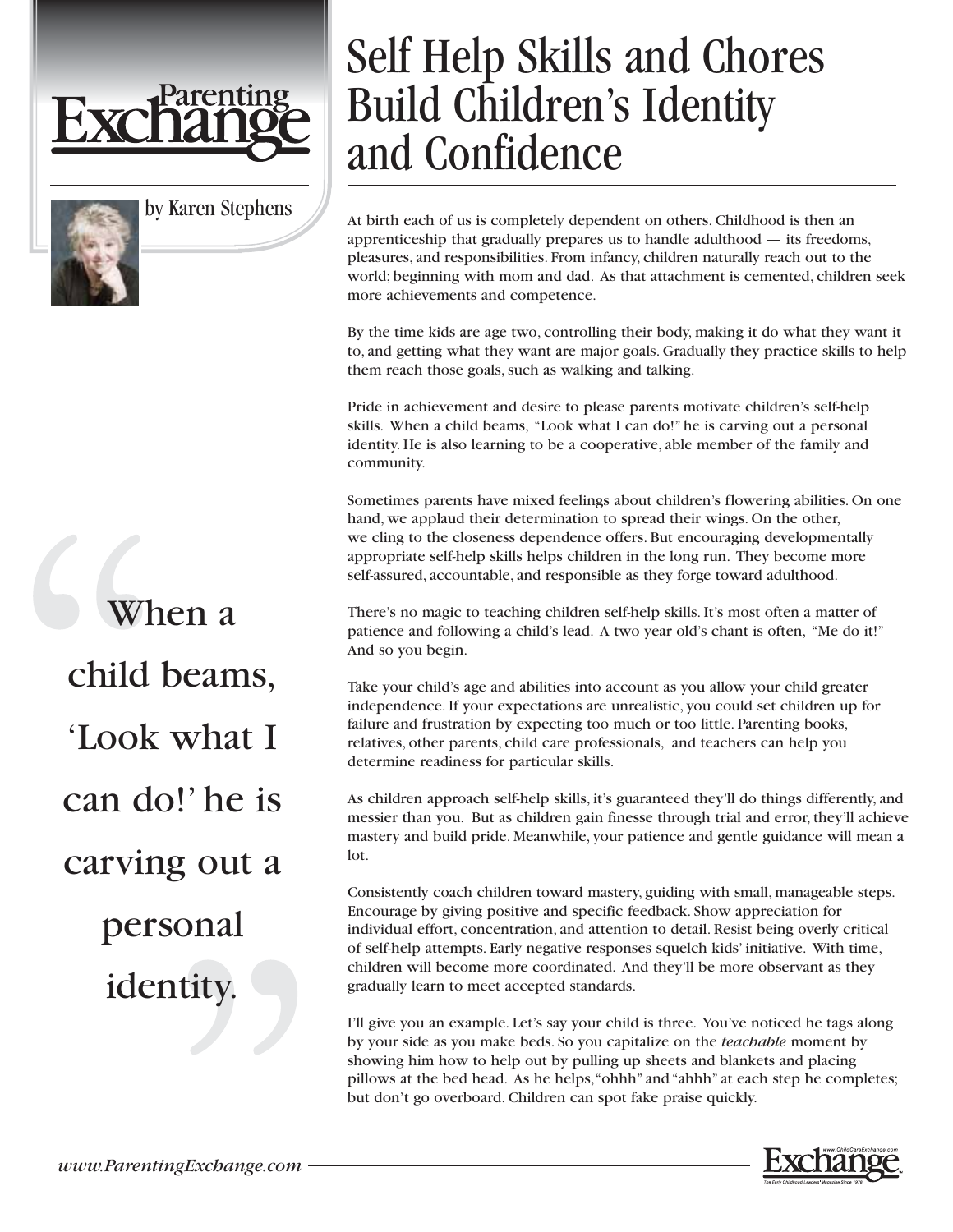In his beginning, Junior's self-made bed will have a few (okay, a lot) of wrinkles. The pillows will be askew, and they probably won't be fluffed to their plumpest perfection. Here's what you do: Overlook it! And don't remake the bed in front of Junior. If you absolutely MUST smooth the sheets, wait until Junior's around the corner and can't see he didn't do the job as good as you.

Other steps toward self-help begin with basic daily routines. Children can use utensils to feed themselves. Moving from a high-chair to a booster chair supports independence. Except on marathon shopping days when strollers are a blessing, children over age two years can walk on their own most of the time.

Simple self-help skills for children include attending to their own cleanliness, grooming, clothing, and toys. Following is a list of self-help skills children ages two years and older can typically handle, regardless of gender. After that, I list household chores most children age four and older can carry out. By including children in these activities, children will learn to contribute to the family, and to care for themselves and their personal belongings. It's standard curriculum in an apprenticeship for adulthood.

#### **Self-Help Skills for Children**

- Wash hands before eating, after toileting and playing outside
- Use toilet as development allows, including flushing and wiping
- Cover mouth when coughing or sneezing, using a tissue
- Use grooming supplies, such as a toothbrush and comb, help bathe self
- Eat independently, using utensils and cup as abilities allow
- Clean up own spills and messes with paper towel, sponge or child-sized broom
- Put own garbage into trash container
- Help make bed
- Choose clothes from two choices; dress self, at least partially
- Put dirty clothes in laundry basket, clean ones in drawers or on low hooks
- Get personal toys and books from child-height shelves
- Play with toys, such as puzzles and blocks and put away after play
- Keep track of favorite blanket or stuffed animal
- Help with simple toy repair, like taping torn pages in a book
- Cooperate getting into safety seat or belt
- Cooperate with medical care, like taking temperature
- Help put items in child care cubby

#### **Home Chore Options for Children Age Four and Up**

- **Morning preparation**: help with tasks such as loading child care/school backpack items or clearing breakfast dishes
- **Evening preparation**: put on pajamas, lay out clothes for morning, help make sack lunches, turn off TV
- **Meals**: help set table, help with simple food preparation like cleaning celery, say blessing, clear dishes, help unload dishwasher
- **Household cleaning**: dust, shake rugs, help water plants, rinse bathtub with water, wipe down counter top, put bath mats in hamper
- **Garage care**: sort recyclables, sweep garage, dust car interior and wash outside with sponge and water
- **Pet care**: feed, water, groom, exercise, put clean litter in cat box, help calm pets at vet visits
- **Yard care**: rake leaves, sweep walk, fill birdbaths with hose, shovel snow
- **Clothing care**: collect dirty laundry, sort and fold dry laundry, deliver laundry, clean and organize shoes
- **Errands**: get mail or newspaper, help make shopping list, help grocery shop, carry light bags
- **Gardening**: hoe, plant, water, weed, harvest, clean fruits and vegetables
- **Celebrations**: make gifts or gift wrap, decorate, write invitations and thank-yous, help plan and prepare snacks, clean up after party